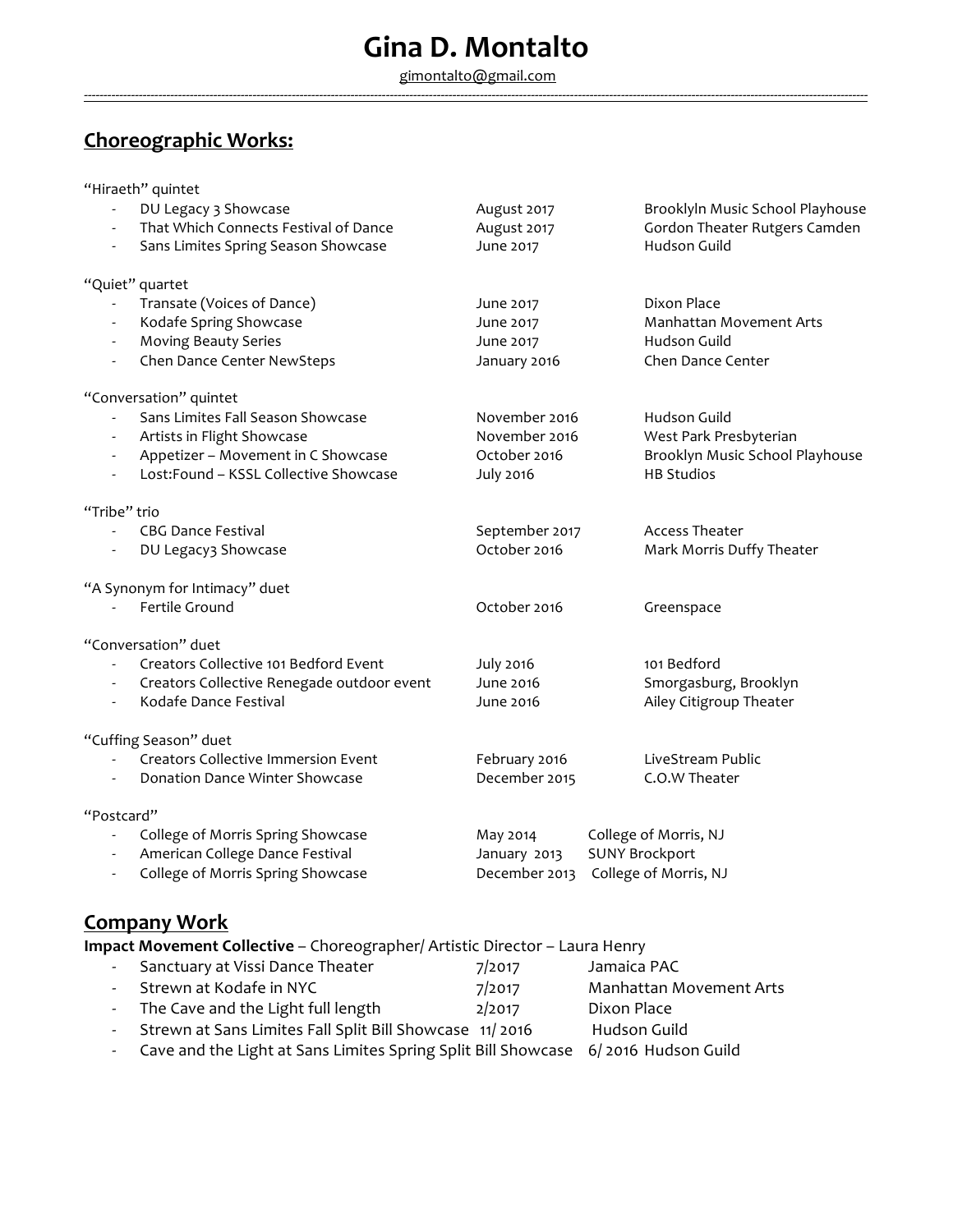#### **Introspective Movement Project** - Choreographer/Artistic Director - Sonia James Pennington

- That Which Connects Festival of Dance August 2017 Gordon Theater, Camden, NJ
- Koresh Artists Showcase The January 2017 Koresh Dance Company, Philadelphia
- 
- Rider New Choreographer Showcase April 2015 Rider University, NJ
- 
- Ch.6 ABC Independence Day Live July 2013 Philadelphia, PA

Brooklyn Dance Festival **April 2015** Schermerhorn Theater, NYC - Koresh Artists Showcase June 2014 Suzanne Roberts Theater Philadelphia, PA

## **Film Work**

| In Blue      | music video choreographer | myself          | 3/2016 Brooklyn, NYC      |
|--------------|---------------------------|-----------------|---------------------------|
| Woman Versus | ensemble dancer           | Justina Grayman | $2/2016$ on location, NYC |

#### **Professional Freelance Performance Work:**

| Amalgamate GAS8                         | Joe Monteleone        | City Center Studios          | 9/2017  |
|-----------------------------------------|-----------------------|------------------------------|---------|
| "Women's Liberation"                    | Samantha Bergman      | Standard ToyKraft BK         | 11/2016 |
| "And It Felt Like A Kiss"               | <b>Brandon Powers</b> | HERE Arts Center,            | 8/2016  |
| "These Four Walls" at DanceAstoria      | Martina Steflova      | Bohemian Biergarten, Astoria | 5/2016  |
| Creator's Collective Spring Party       | <b>Brandon Powers</b> | Freddy's Bar, Brooklyn       | 4/2016  |
| Amalgamate GAS7                         | Bryan Strimpel        | City Center Studios          | 3/2016  |
| "Vulnerable" at Conkrete Jungle         | Vivake Khamsingsavath | WoWCafe Theater,             | 1/2016  |
| "Hide and Seek"                         | Vivake Khamsingsavath | The Producer's Club          | 3/2015  |
| <b>Balasole Dance Company</b>           | Roberto Villanueva    | Ailey Citigroup Theater      | 1/2015  |
| PV Production's Ragtime                 | Marcel Coleman        | West Orange, NJ              | 1/2014  |
| "The Melting Pot" Artsy-e Dance Company | Odman Felix           | Gibney Agnes Varis Theater   | 9/2013  |

#### **Pre-Professional Performance Work**

| <b>BDC Summer Professional Show</b> | Ashlé Dawson & Ricky Hinds   | Symphony Space, NYC     | 8/2013    |
|-------------------------------------|------------------------------|-------------------------|-----------|
| College of Morris AFA Showcases     | James Jewett & Kristin Flynn | Dragonetti Theater, NJ  | 2013      |
| Fall/Spring Showcases               | Rutgers Performing Dance Co  | Nicholas Music Hall, NJ | 2008-11   |
| Rutgers B.A. show                   | Student Choreography         | Nicholas Music Hall, NJ | 2010      |
| NJ Ballet's The Nutcracker          | Carolyn Clark & George Tomal | Papermill Playhouse, NJ | 2000-2005 |

### **Training:**

Peridance Capezio Center Work Study/Open classes Broadway Dance Center Professional Semester Intern/Open Classes County College of Morris Dance Major Mason Gross at Rutgers University Rutgers Performing Dance Company dancer and choreographer American Academy of Ballet Summer Intensive at SUNY Purchase New Jersey School of Ballet Intensive Program in Livingston, NJ

#### **Education:**

Livingston High School Graduate B.A & M.AT in Italian from Rutgers University A.F.A in Dance from College of Morris

### **Special Skills/ Certifications**

- Certified Zumba instructor
- Member of Associated Dance Teachers of NJ
- Vocally trained soprano
- fluent speaker of Italian